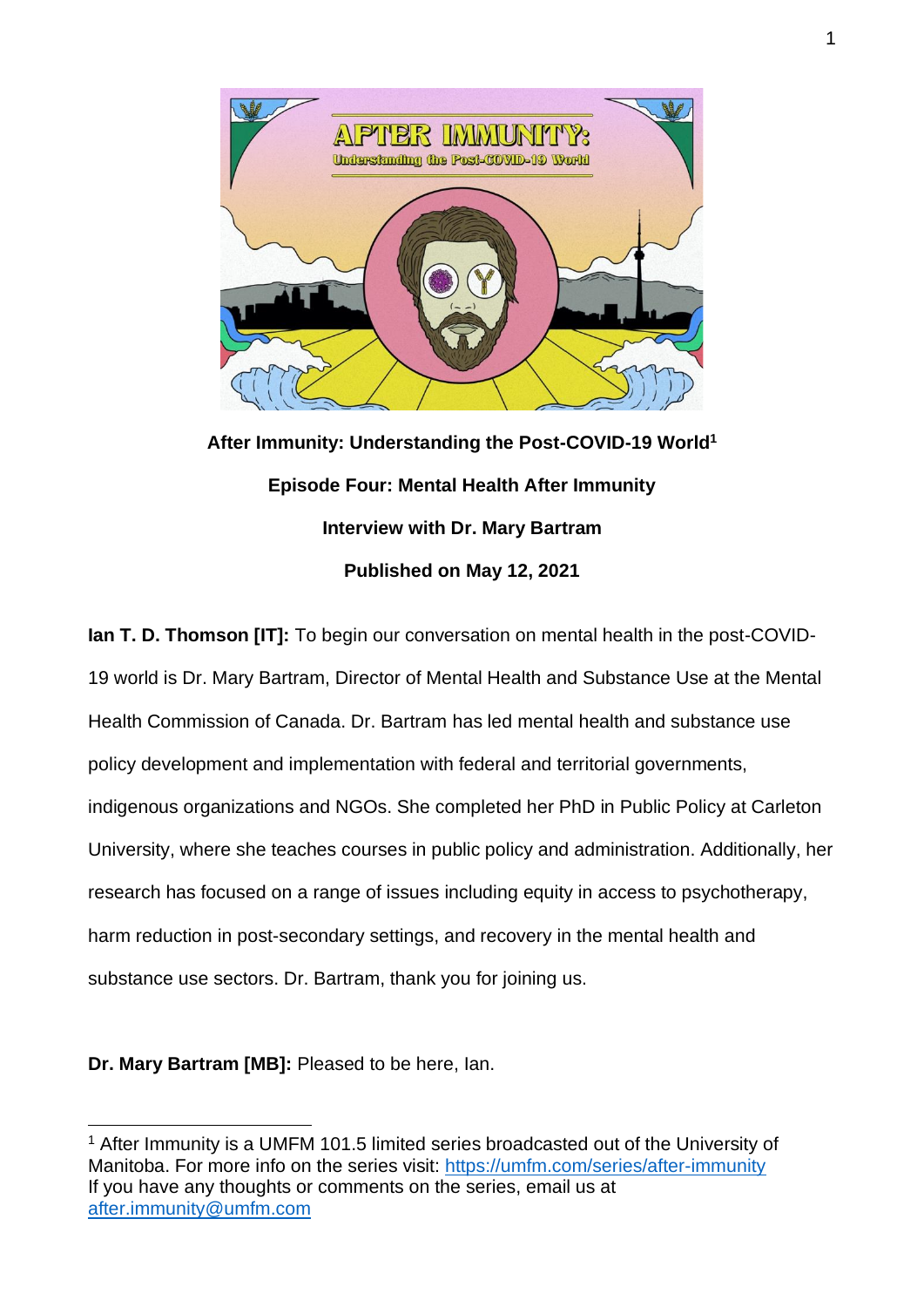**IT:** I guess before we begin talking about the post-COVID-19 world, can you provide the listeners with just a general outline of the goals of the Commission and what sort of services and supports it provides?

**MB:** Absolutely. So the Mental Health Commission of Canada has been around since 2007 and we really focus on supporting the mental health of Canadians by doing things like developing tools and programs, but also sharing tools and programs that are developed by some of the partners that we work closely with across the country.

**IT:** I think that's a helpful place just to kind of say where the Commission is in the mental health space. So obviously, mental health isn't just a new phenomenon that we're going through in the pandemic. There were issues and challenges that the Commission and advocates were kind of aware of in the space before the pandemic. I was wondering if you might be able to paint a picture a little bit about that pre-pandemic situation: what were some of the key areas that the Commission was aiming to address in terms of mental health advocacy and support, pre-pandemic?

**MB:** Absolutely. So even before the pandemic, mental health was a big concern, one of the big issues that faced the health and well-being of the population. So we knew that one in five people have a mental health problem or illness in any given year and over a lifetime, half of us will experience some sort of mental health problem or illness. You know, the cost to the economy is also really big, over 50 billion dollars a year. You know, it's a pretty big deal in terms of a policy priority for Canadians. And some of the areas that the Commission was working on, and continues to work on through the pandemic, were improving access to mental health services and not just access, but the quality of services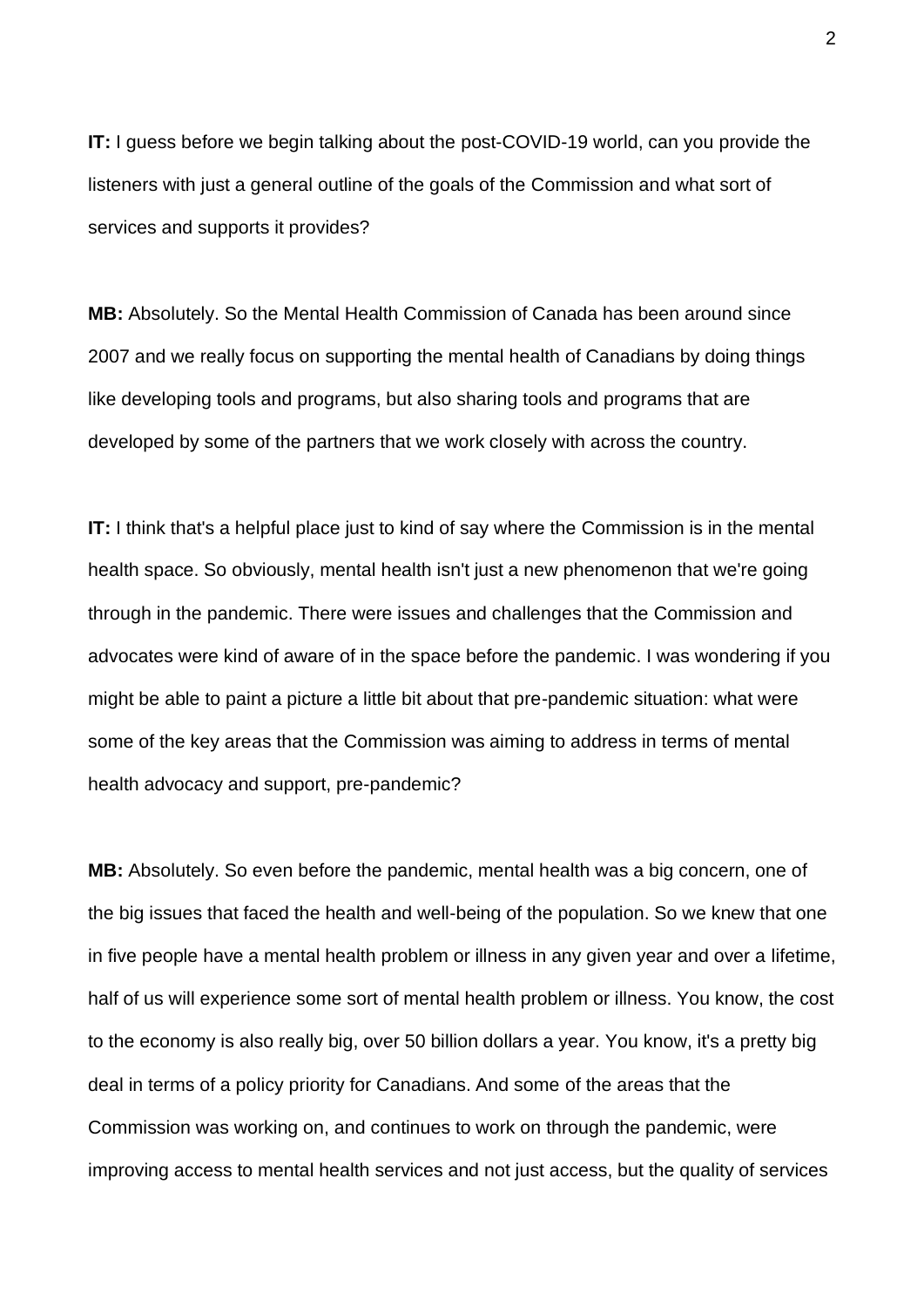that people have access to. Suicide prevention is a big focus for the Mental Health Commission. Stigma, a huge [issue], I'm sure your listeners will relate to that as well. And then also the interface, the integration, the connection between mental health and substance use is a big interest of the Mental Health Commission. And we work closely with our sister organization, the Canadian Center on Substance Use and Addiction, to really try to advance that.

**IT:** So it really sounds like there were a number of aspects in mental health that were still quite prominent. And again, it's interesting to hear some of those frames. Obviously, (and predominantly) mental health is about the individual's well-being, but it also has a lot of ramifications across society as a whole.

So obviously, this series as a whole, it's focusing on that post-COVID-19 world. And in terms of mental health, it's been one of those main topics of discussion; the role that the pandemic has played in exacerbating mental health issues. People have felt lonelier, people have been turning to problematic coping mechanisms, excessive alcohol use. While we may become immune to the virus, we won't forget this period and the difficulties and the challenges we've all individually and collectively faced. In your view, what sort of long-term mental health effects do you anticipate will manifest with Canadians because of this period?

**MB:** Absolutely. So one of the first things we did, almost a year ago now when the first kind of lockdown was announced in mid-March, was to really take stock of what we know from the research on the impacts of previous pandemics [and] natural disasters. What could we be in for? And what we found at that time was that the mental health impacts of something sort of similar to this COVID-19 pandemic are generally delayed. So there's this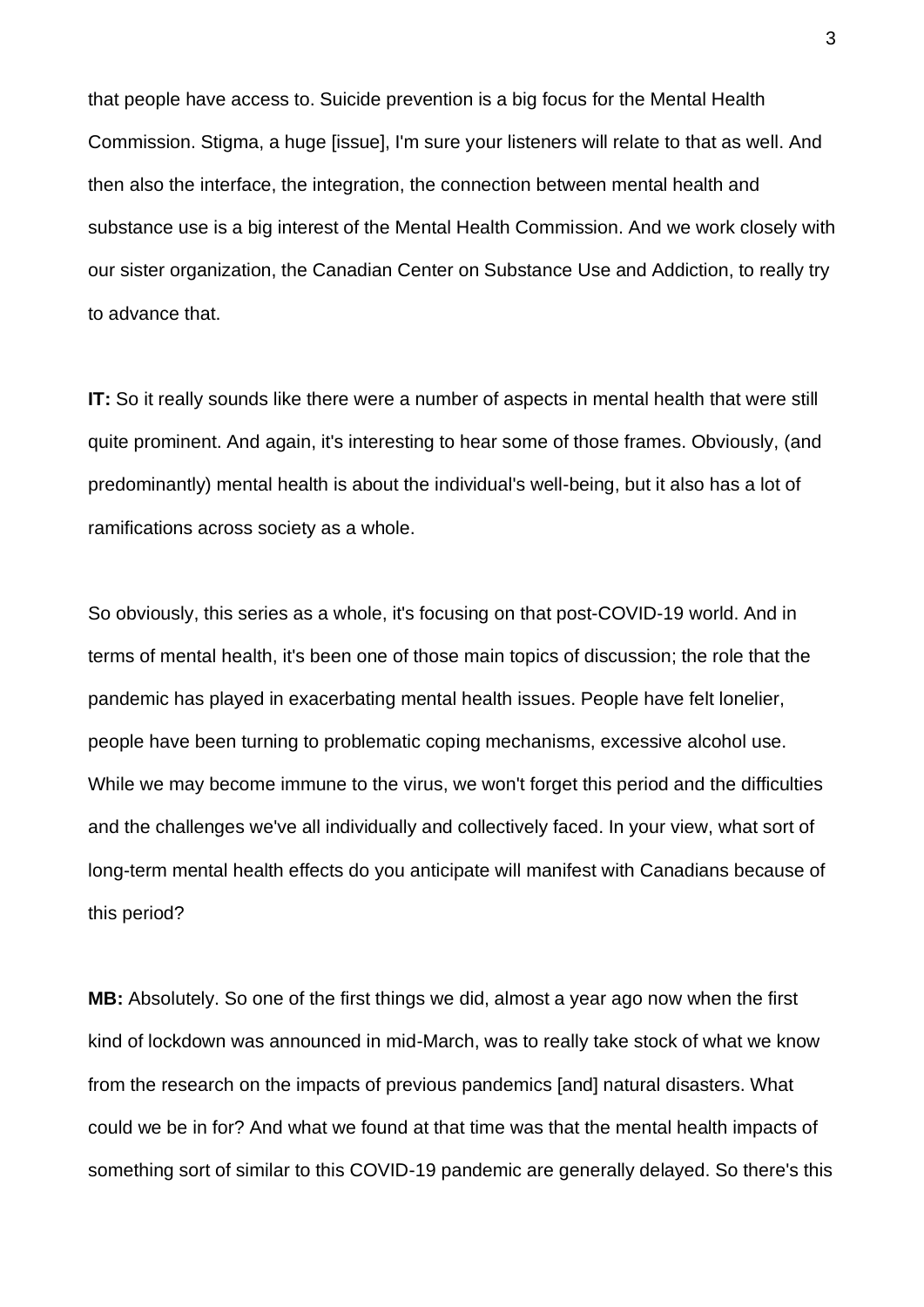kind of delay that happens that people kind of pull together at first and kind of cope okay at first, but then maybe later is when the mental health impacts really start to take root. Longlasting, that this can kind of keep going for a while, that people don't necessarily bounce back right away. And complex, that there's lots of complexities when you add in grief, job loss, just the length of something like this.

So on the other hand, we have this incredible capacity for resilience, and it's unclear from where we sit now. And we can see some of the increases in what people are saying, that they're not feeling well, that they're not sleeping well, that they're having some of these symptoms. How much of this will resolve naturally for folks once they get on the other side of being vaccinated, for example, how much relief will that bring? Well, we don't know yet what that might do for people, and we don't want to lose sight of that as a possibility as well. So we haven't seen anything quite like this pandemic in a long, long time, really ever in the current society that we live in. So we can learn a little bit from what's happened before, but we're still learning week by week what this is actually going to be like. So it's hard to predict the future.

**IT:** Yeah, that's true. And that's why we're having these discussions and seeing what can we say and what can't we say about this, and what are we still rather uncertain about. Now you mentioned a few aspects there, but I really just want to dig a little bit deeper into some of the potential symptoms that people might be undergoing in this period and how they might manifest. You mentioned people having disrupted sleep. What might be some of the other ways in which mental health issues might be amplified in the long run? Things like anxiety, substance misuse, things along that nature.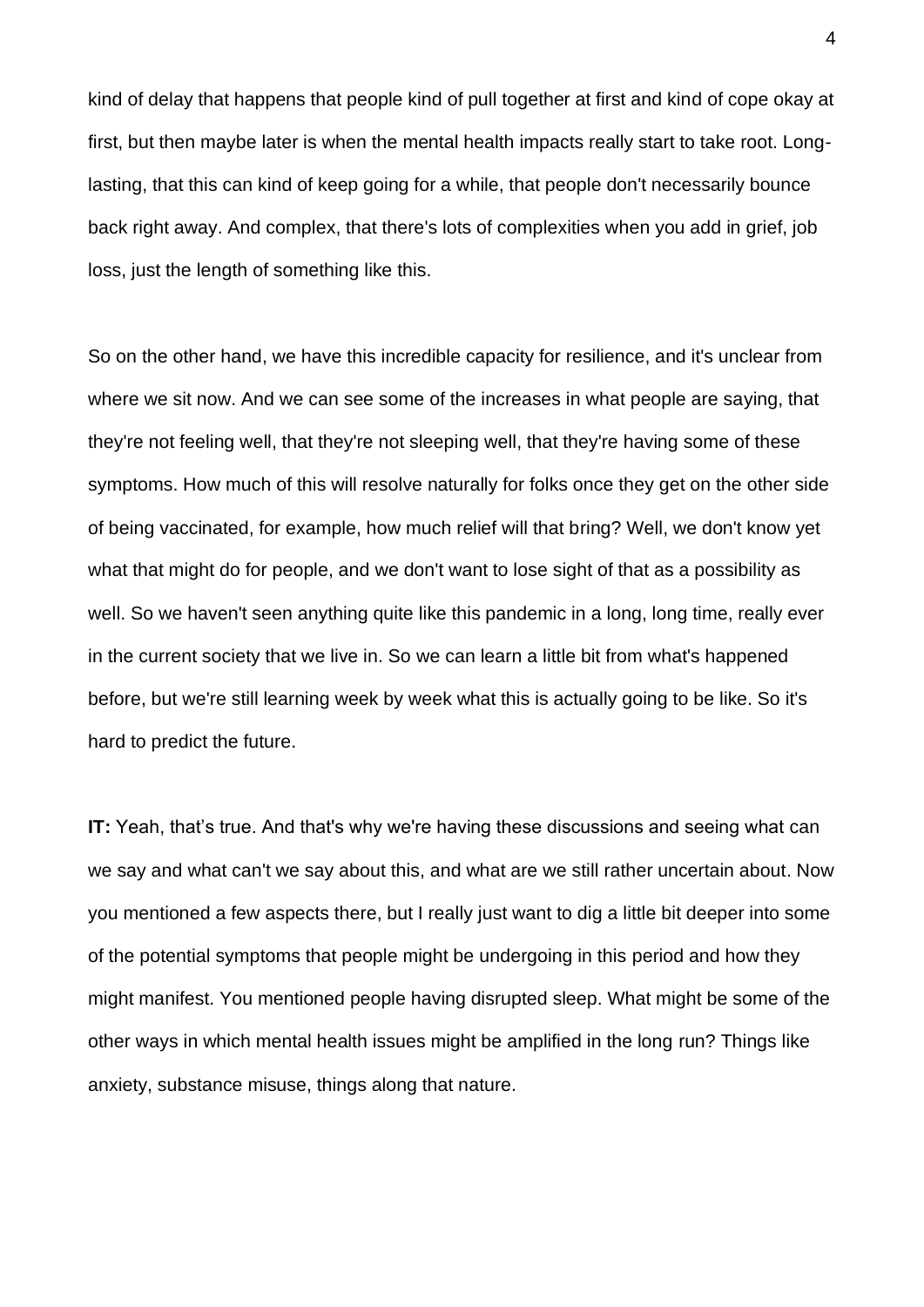**MB:** Well, again, it's hard to know what's going to stick and what won't. Certainly what we're seeing now is elevated rates of symptoms of depression, anxiety, suicidal thoughts as well. And what that really breaks down to is that there are more people saying that they don't feel cheerful, that they aren't sleeping well, that they are worried about the future. So it doesn't necessarily mean that that person has a clinical depression or is clinically diagnosed as having an anxiety disorder. But people are reporting more of those kinds of symptoms at a more severe level than before the pandemic in ways that are quite significant across the board. When you add grief and loss into the mix and a lot of the disruptions that people have been experiencing, I think there's potential for trauma to be something that lingers for folks. And then again, we're seeing, as you mentioned, people who use alcohol or who use cannabis using more and sometimes at levels that are considered problematic or risky. Will that stop once people start to feel a bit of relief from the direct stressors of being worried about, say, getting infected or having a parent or family member come down with COVID-19? Probably some of it will. But some of it may also be hard for people to break that habit once they've kind of fallen into it. So, yeah, we can definitely, I think, envision that for some people they'll bounce back, and others may struggle a bit more to do so over the longer term.

**IT:** Yeah... in the sense of potentially how much of the habit has formed at that point and how hard it might be to break out. When we're talking about these long-term trajectories of mental health and the effects of the pandemic, where are those different factors? Are they going to be different by the age, the gender, the geography? On that mental health scale, has the pandemic impacted different groups in different ways?

**MB:** Well, absolutely. I mean, everyone can see how the direct impacts of the pandemic have hit hardest for particular population groups, whether it's people who are low income,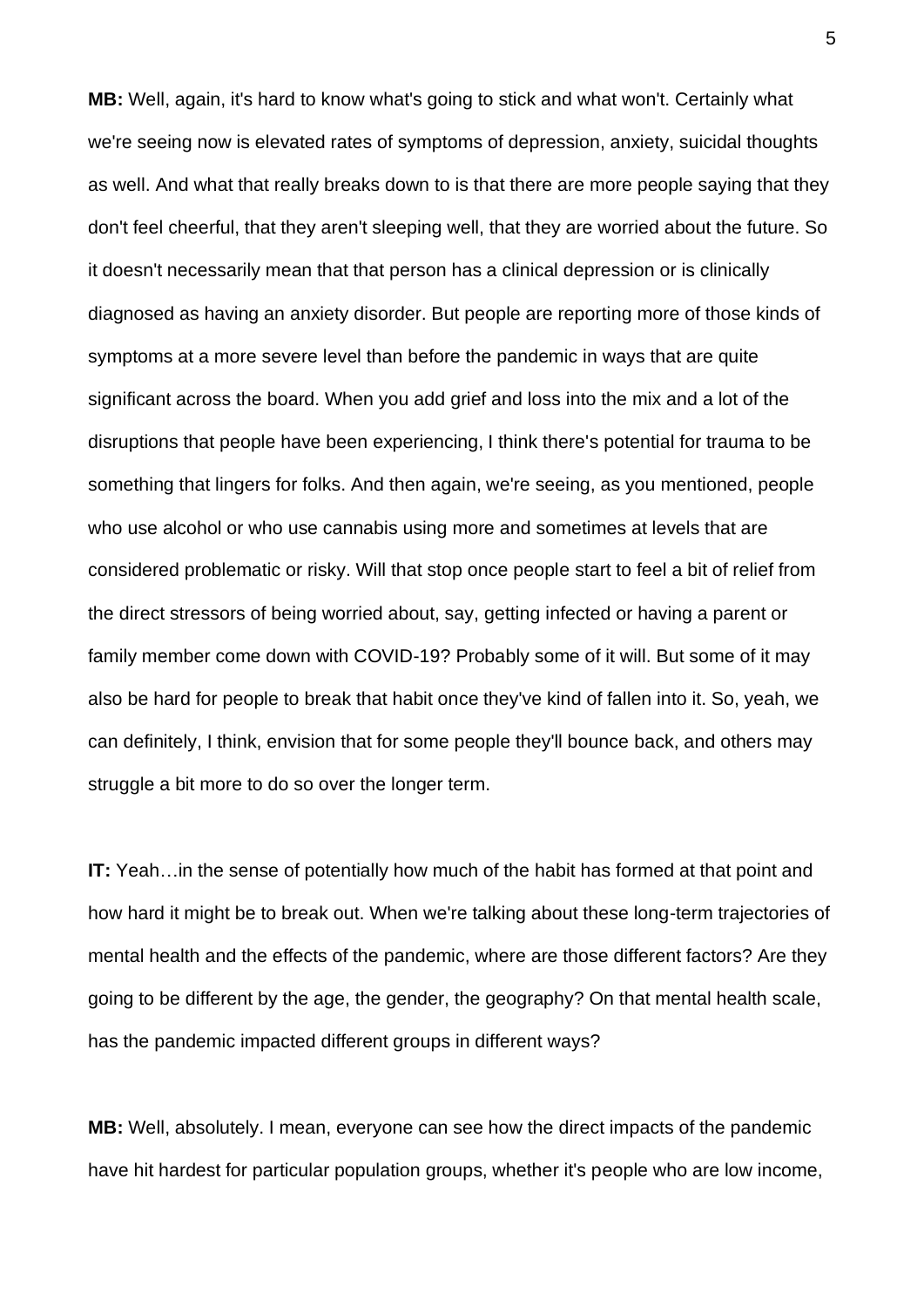people who are in front line essential service jobs, who, by and large, tend to be more likely to be racialized and to be lower income. There's a lot of women in that mix as well, think of all the people working in Long-Term Care Homes as PSWs. So the mental health impacts of the pandemic, both because of the rates of infection being higher amongst some groups, but also the indirect impacts of things like economic insecurity or disruptions in services, or getting evicted, like all of these things. Some of those really tough stressors have hit lower income folks at a higher rate, so big differences there. In terms of age, certainly youth are reporting more concerns than seniors, say, or middle aged people. That was true before the pandemic as well, we could see that in some of the data coming out of, for example, post-secondary institutions, pretty alarming rates of symptoms of anxiety and depression. So it's unclear to me whether the pandemic is making that worse or just kind of confirming that there are a lot of young people saying that they're having issues with their mental health. It's also unclear to me whether that's just that younger people are more comfortable talking about how they're feeling, so I think that that's something important to keep in mind as well.

**IT:** That's interesting in terms of, as you said, the frame and the comfort in willing to speak about mental health. However, you mentioned something in terms of post-secondary education and I really want to talk about that. This show obviously airs out of the University of Manitoba. A recent survey at the U of M Students' Union found that, pursuant to what you're talking about, 60 percent of members were experiencing a decline in their mental well-being caused by the pandemic. This is a topic that you yourself have looked at. What can we say about those long-term effects of the pandemic on those students attending university, as well as those that might be young professionals just beginning their career? What are the unique mental health needs with that aspect of the population?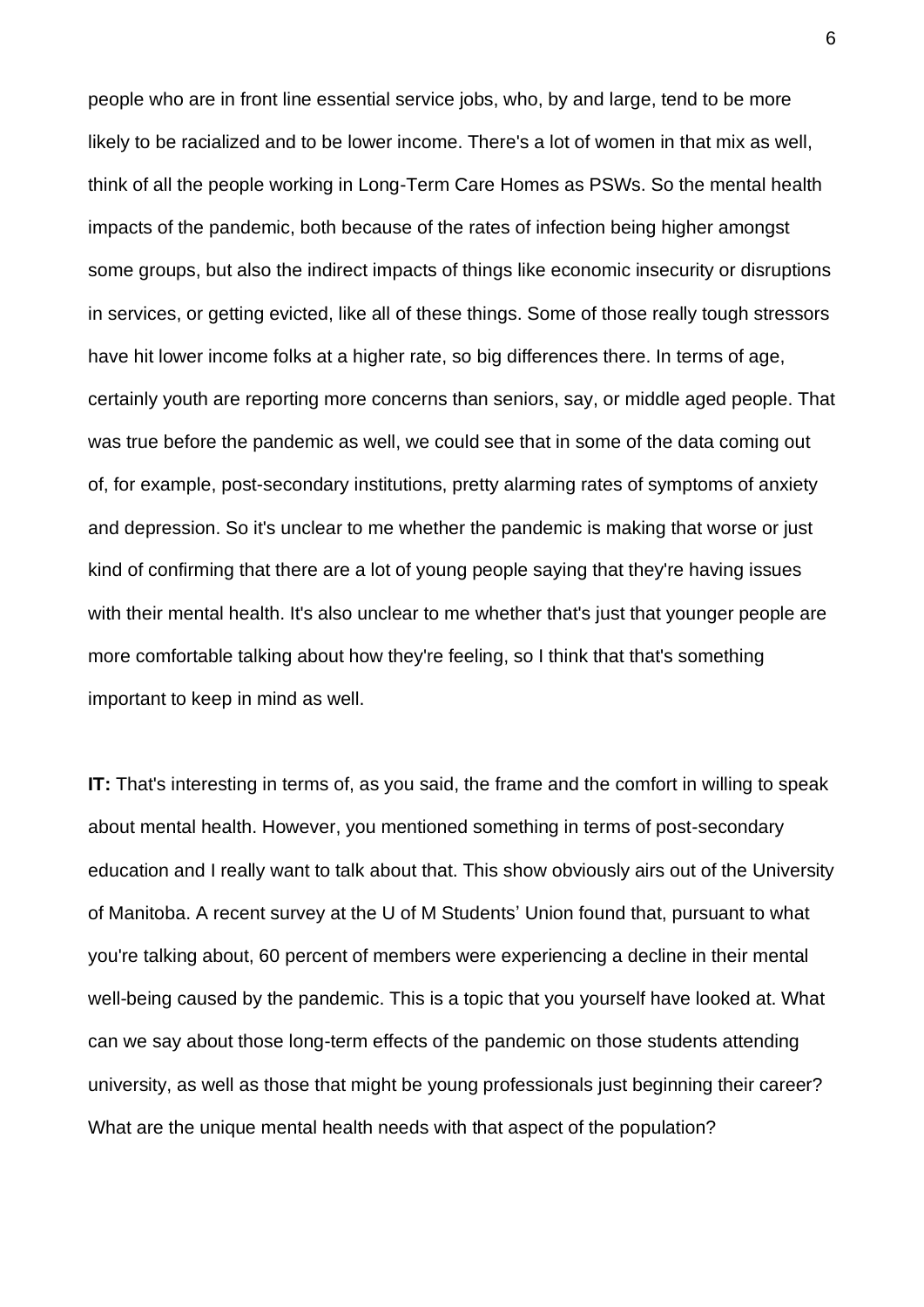**MB:** Absolutely. Well, as someone who has university aged kids and also teaches at Carleton University here in Ottawa, this is something that's very a home issue for me. I may be biased in that regard to want to emphasize the capacity for resilience among young people. Like that once things have normalized a little bit, my belief is that people will pick up and rebuild the path of life that they were on before the pandemic hit. Of course, this is going to have some longer term fallout for folks. I mean, just even things like, you know, not having been able to be in class in person. Yes, maybe some longer term impacts around not having such a strong network, who knows? There will be some of those sorts of things, I don't want to sugar coat those, but I do think that younger folks have resilience on their side as well. And so I think that'll take people a long way in regaining some of the well-being that's been lost with the pandemic.

At the same time, there are some unique factors that affect people in post-secondary in particular. In some ways, some of them have been relieved a little bit by the pandemic. So going to university can be kind of risky when you go in person because there can be a lot of partying, for example. Unfortunately, there's also a lot of sexual violence in postsecondary settings. And just managing the course load, the coursework, can be quite stressful for people as they're going through their degrees. So some of those things are probably a little bit less risky right now because people can't congregate in quite the same way. But the managing [of] the stress of being a student, I think is very much still a tough challenge for people and doing it online, not getting out of your room to go to class, and [not having the] benefit from just socializing a little bit, I think it's quite isolating for people. So I do feel for students who are faced with that reality right now.

**IT:** Mm hmm. And in terms of the university setting and the supports that universities might be able to provide during this time, obviously the degree of the mental health support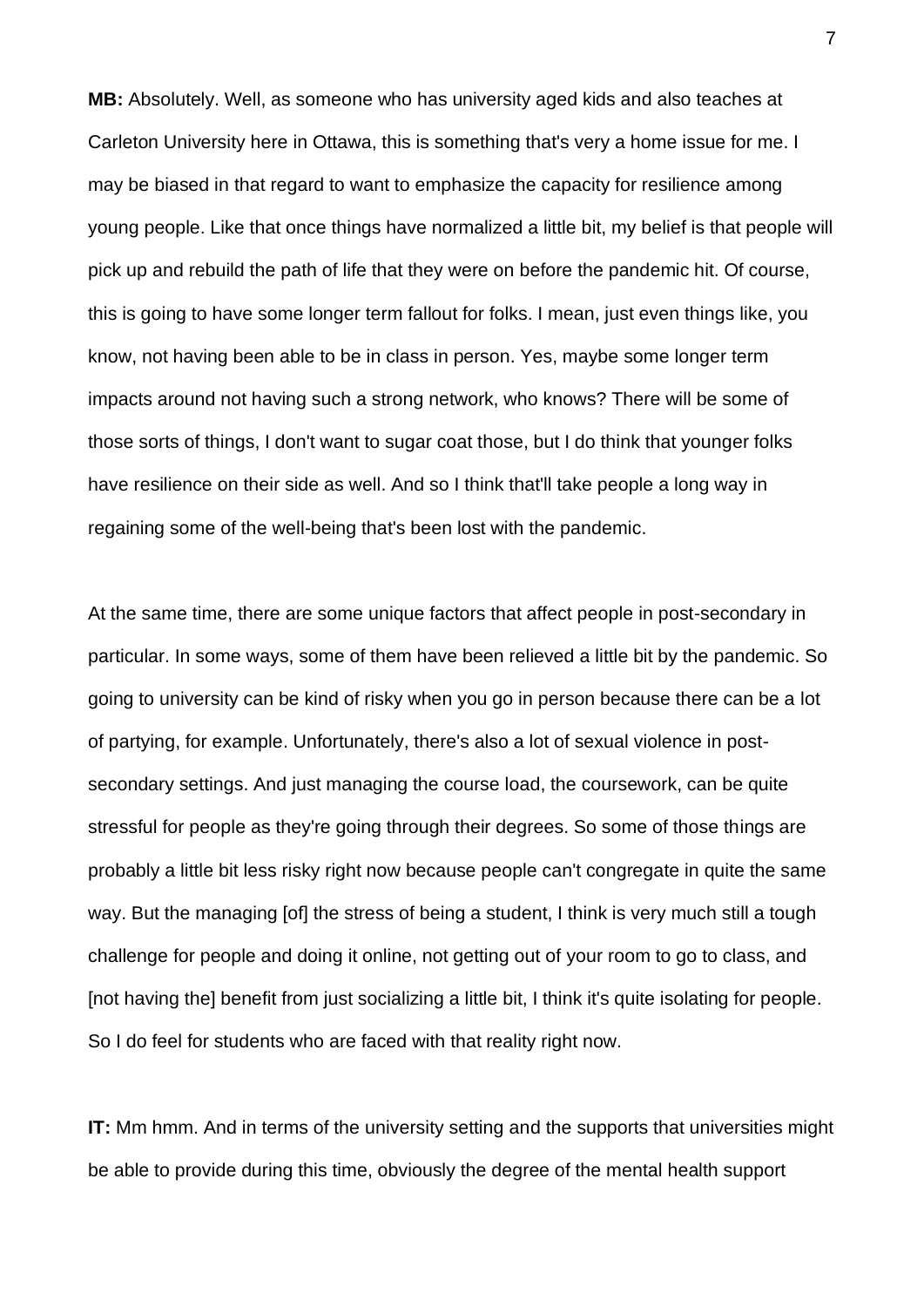varies from institution and institution, but do you think we're going to see changes at universities in how students' mental health is supported in that post-COVID-19 world?

**MB:** Well, I think that was happening before the pandemic, we were seeing more and more universities stepping up and expanding the services that they had, developing new and different approaches. So my sense is that the pandemic will just make that even more of a priority for universities. And the other thing that I'll just mention is that in the middle of the pandemic, the Mental Health Commission completed work with the Canadian Standards Association on a new post-secondary standard for mental health. And I think that also will give some focus and a boost to the efforts of universities and colleges to do more in this area and provide more supports and services for students, and to take a look at what they can do differently to make the experience safer and less stressful as well.

**IT:** That's interesting just to hear that this was happening before the pandemic and perhaps maybe the pandemic has sped up those changes occurring. I want to talk about one aspect you brought it up: the online format. This is a big thing, and something that we've seen throughout the pandemic is that switch to an online format and moving online for therapy sessions and for mental health services. And this is something that the Commission was involved with back in April, where the Commission launched three, free online crisis training programs designed for essential workers to "care for yourself", "care for your team", and "care for others". I was wondering if you might be able to speak to that program and the online crisis training. Was it successful? Will we be seeing more online health training programs in the future?

**MB:** Well, absolutely. It was certainly very much in demand; we couldn't offer the training quickly enough to meet the demand. A couple of times we had to shut down the

8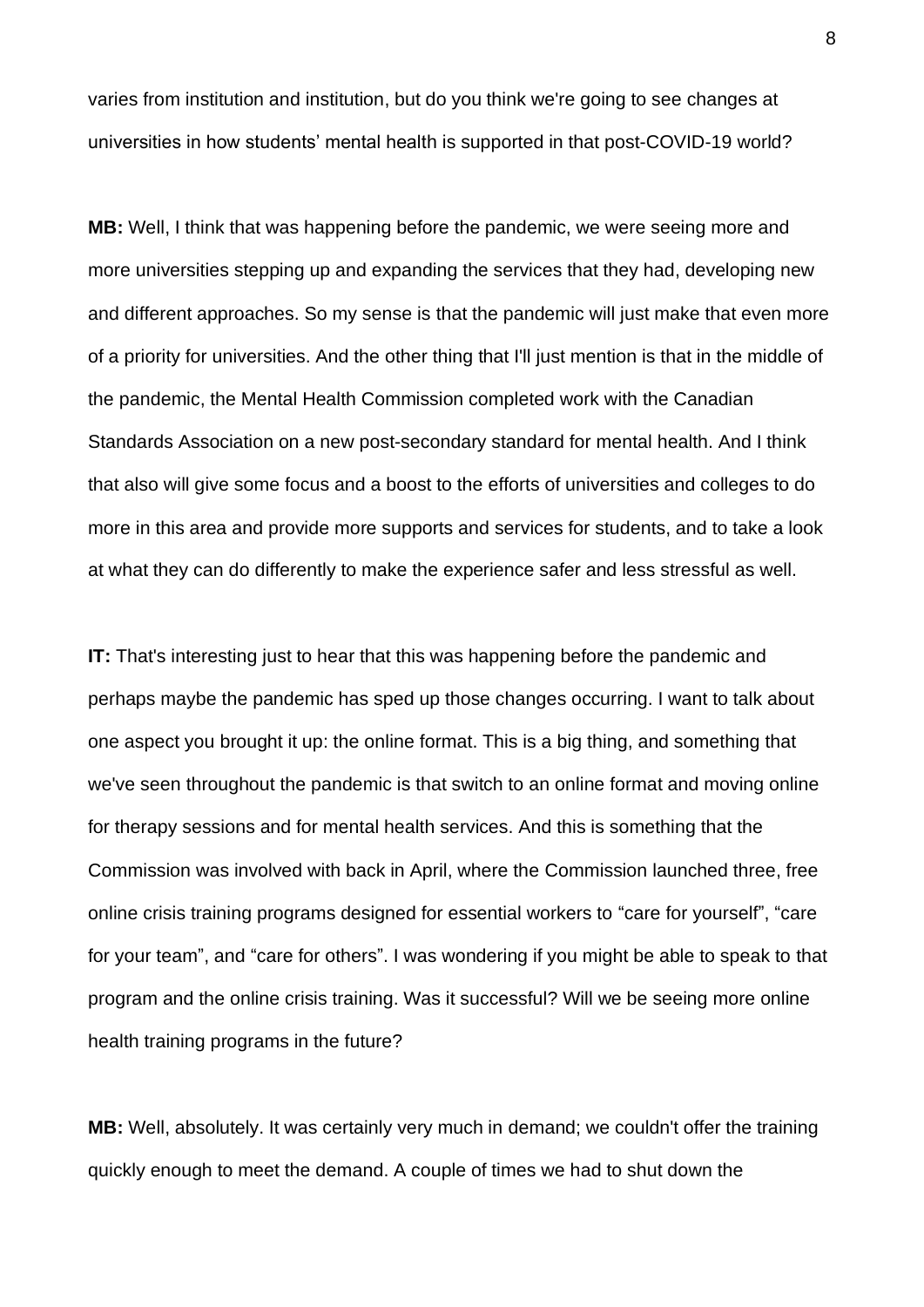registration because there were so many people keen and interested in getting that training. Since then, the Commission has kind of taken stock of where we go from here. Of course, online training is still pretty much what we can offer in most parts of the country. I see, as we go forward, whether it's training or therapy we're just hopefully going to have more choice, more options, more ability to get the best of both worlds rather than having to choose between one and the other.

I mean, certainly when you do training in person, you get the benefit of sitting across the table from people, bonding in a different way than you can when you're online. But the convenience of being able to access training online without having to travel, it's cheaper for everybody and yet still has good outcomes in terms of giving people skills and knowledge that they wouldn't have had if they hadn't experienced the training. So to me, it comes down to what I hope will be more choice. And I think the same is true for therapy as it is for training, that if we can make the most of the pivot to online services, that's happened so that people can have more choice going forward rather than less. That would be that would be a win, I think.

**IT:** That's really interesting, again, that aspect of having the choice to choose between the two. Because what I've heard (and I'd very much like your perspective on this) is kind of the pros and cons to the current model that we're being thrust upon with, the online format. And an interesting piece of information I found when looking at this subject, again, came out of the University of Manitoba, where in their student counselling services there has been an increase in some of their group based mental health services, but actually in some cases a decline in terms of individual one-on-one services. I'd be curious to know, as someone who works in this space why do you think this is? What are the negatives of online therapy and why it might not be the be all end all?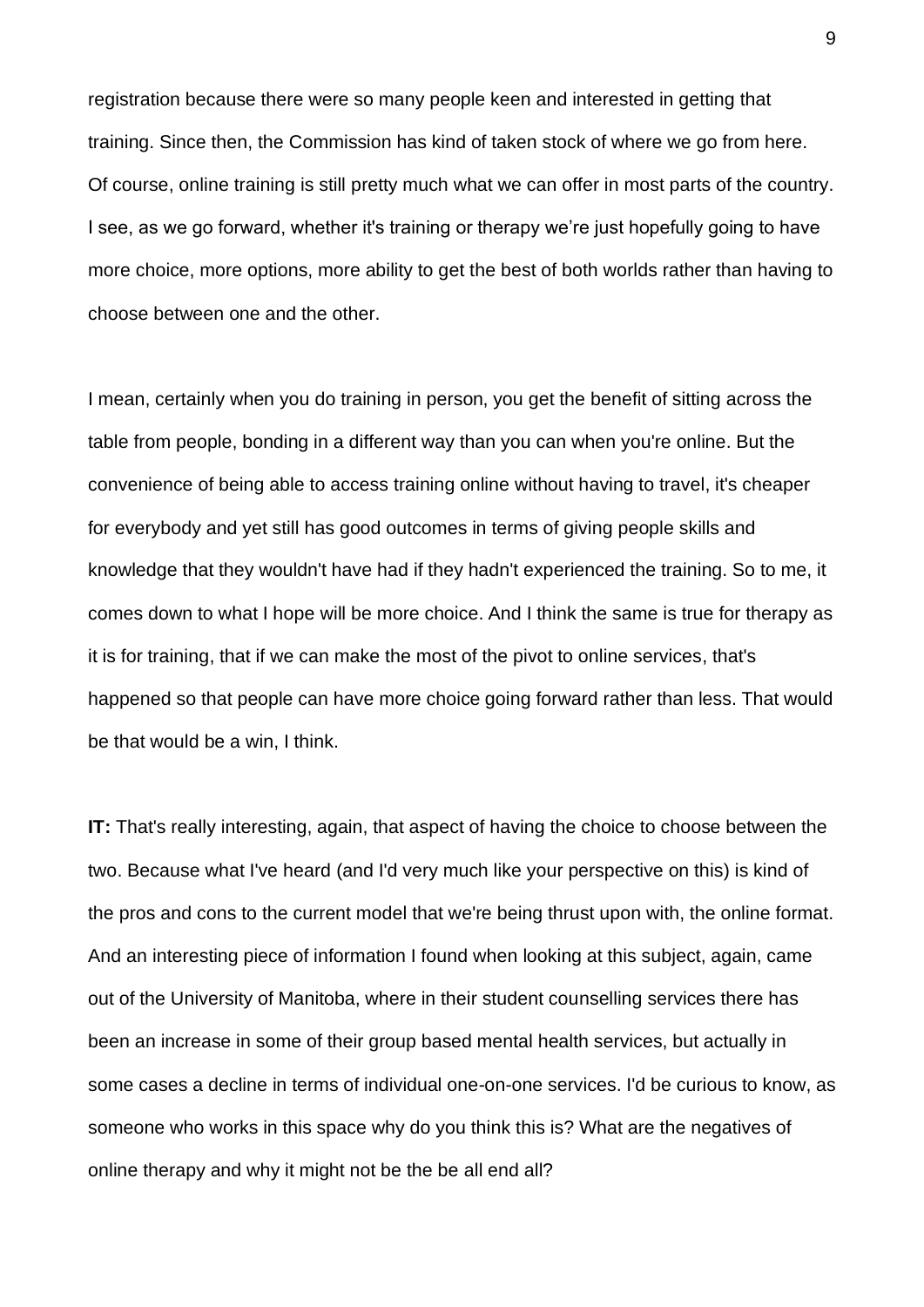**MB:** I mean, I do think online services can be very effective. And again, it does come down to can we take advantage of what we're learning about what we can do online to give more choice to people? From the research I've looked at from before the pandemic, people prefer face to face services, generally. Whatever age or gender, most people on average prefer face to face counselling. However, not everybody does and some people wouldn't go unless they could do it online, which is more convenient or might feel more private, more confidential. So I think if we can create more choice for people, that would be the ideal scenario. Of course, there's limited resources to go around as well so we have to keep that in mind. And currently there's only so much in-person counselling that we can do, whether it's group or individual, depending on where you live and what kind of public health provisions are in place in that jurisdiction. But my hope is that as we get through some of those most strict public health measures, that more choice will be possible rather than less.

**IT:** And that we might potentially see a move back to what we saw before, those one-onone therapy or training programs?

**MB:** Well, I think you've kind of mixed two things together, whether it's online or in-person and whether it's individual or group. Again, I think choice in both are important. Some things are handled quite effectively in a group format, and yet individual counselling can also be really important. So, I would hope that as the counselling services at U. of Manitoba come through the pandemic, that they'll be able to offer more choice for students as well going forward.

10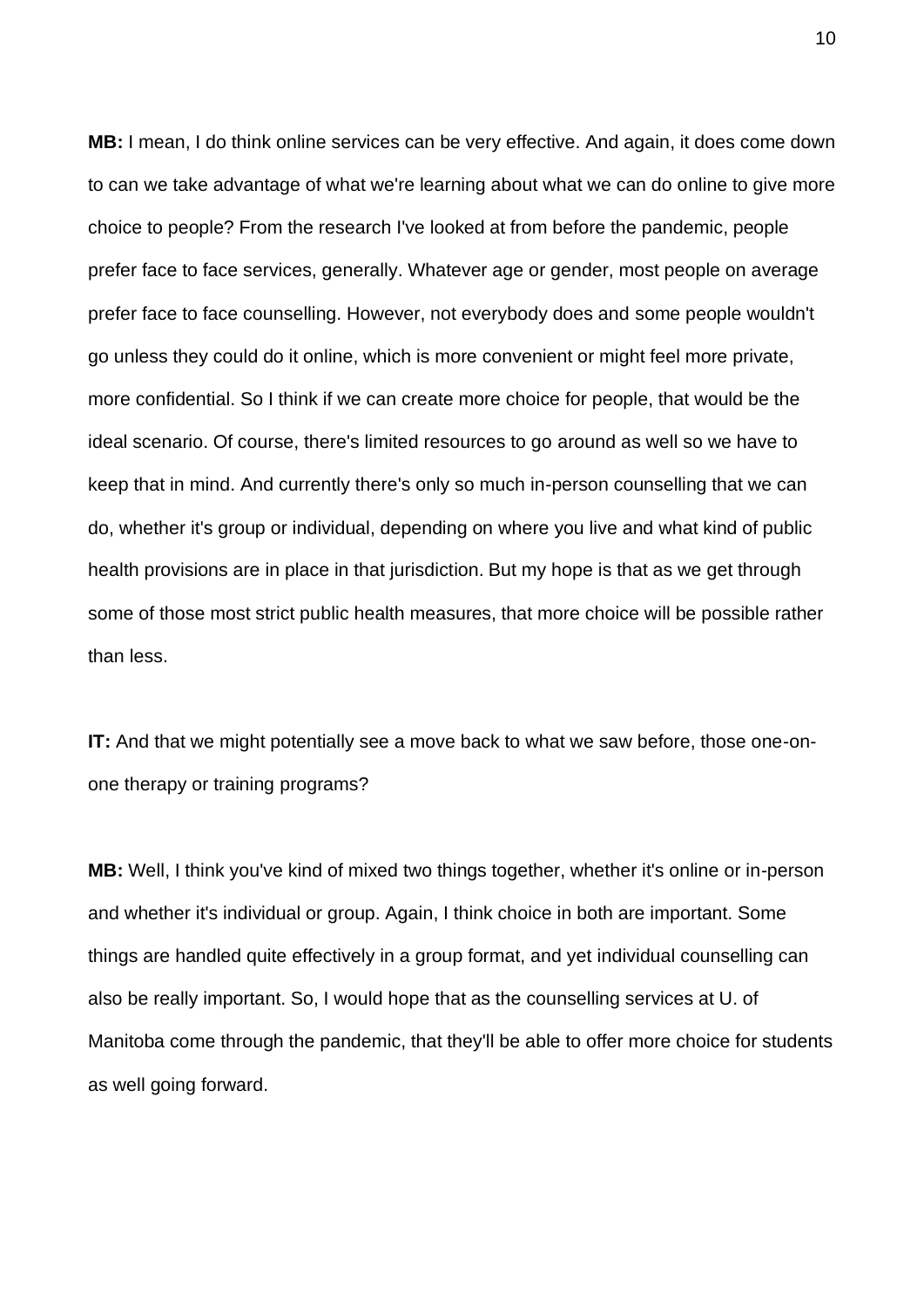**IT:** Dr. Bartram, this has been a very important conversation, very timely, I think just given what's going on with the current pandemic. And you can't deny that what is currently happening in real time with all of this, with how people might not necessarily be coping with it properly. We're nearing the end of the interview, but I'd really like if you'd be able to maybe talk to some of the services that the Commission offers that perhaps the listeners should know about if they are kind of going through a bit of a tough period right now.

**MB:** Absolutely. Well, there's a lot of resources on the Mental Health Commission's website, even more than normal. We've been developing a whole array of tip sheets and really practical hands on kind of advice for Canadians during the pandemic. So I'd encourage people to go to [www.MentalHealthCommission.ca](http://www.mentalhealthcommission.ca/) and look around. I do think that there are a lot of resources there. The other thing I can point people to is something that the federal government runs that they just started up during the pandemic. It's called the Wellness Together Canada portal, and it has a whole bunch of resources as well, everything from, you know, online tutorials in how to manage stress and anxiety to actually getting connected with a live counsellor online or by phone with pretty quick turnaround and free. So that's another really important resource for listeners to take a look at.

**IT:** That's terrific. Yeah, because obviously we're talking about the future, but you can't ignore what's currently happening. Dr. Bartram, this has been a very great conversation and we really appreciate your time. I guess just in some closing remarks here, what advice or information could you provide Canadians who may be just feeling uncertain about that post-COVID-19 world and what the future might hold?

**MB:** Absolutely. I mean, it's been an unprecedented time, to quote... I think the prime minister is the one who's been called for using that word a lot. But it's true, right? This has